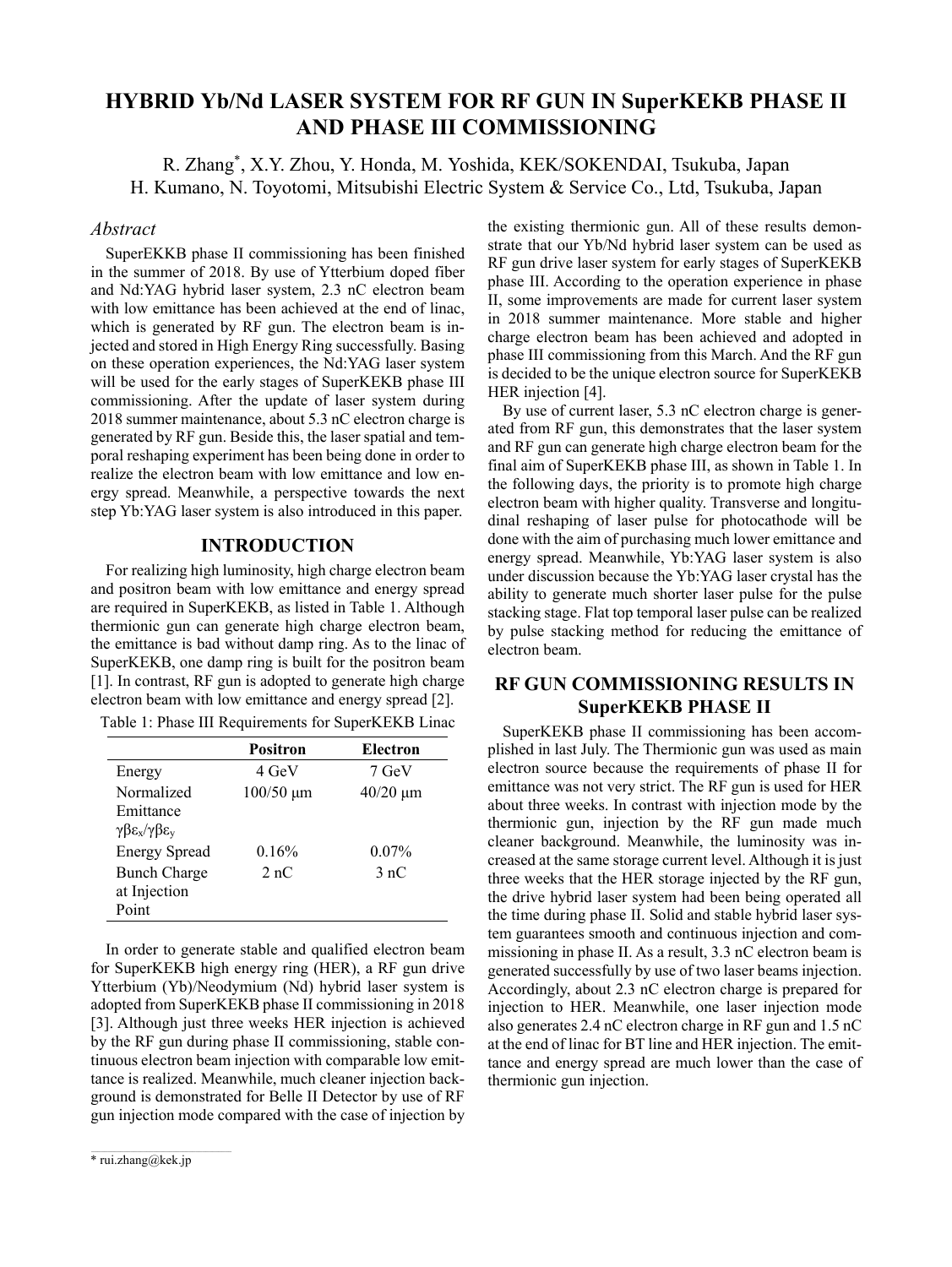

Figure 1: The layout of current Yb/Nd hybrid laser system for SuperKEKB phase III commissioning.

### *Yb/Nd Hybrid Laser System*

The Yb/Nd hybrid laser system has been introduced in IPAC 2018 [3]. The overall layout of this laser system is shown in Figure 1. Three oscillators are adopted for smooth commissioning. Two of them are commercial products are one is homemade Andi-type Yb doped fiber mode lock laser. All of them are synchronized with 114 MHz. A MEMS switch is used to select one oscillator. After one stage of Yb doped single mode fiber (SMF) amplifier and grating stretcher, one semi-conductor optical amplifier (SOA) is adopted. Meanwhile, the repetition rate is changed into 10.38 MHz. An electric-optical module (EO) is used as a pulse picker to reduce the repetition rate into 25 Hz (1-25 Hz available). At the end of the fiber part, a polarizer divides the seed laser into two equal parts, one is for the first Nd:YAG rod amplifier line which has 4 stages amplifier, the other one is for the second line with 5 stages amplifier. To realize two laser synchronous injection for RF gun, a delay line is added in the line 2 to adjust the optical path. After this part, two laser beams are converged by a polarizer and transported to RF gun box by one transporting line. Inside the RF gun box, the laser beams are separated again and converted into ultra-violet (UV) laser for the photocathode. Two lasers injection mode and one laser injection mode are available in phase II commissioning.

### **RF GUN COMMISSIONING IN SuperKEKB PHASE III**

SuperKEKB phase III commissioning has been being done from this March. Due to the excellent performance of the hybrid laser system and RF gun, the RF gun is decided to be used as the premier electron source for HER injection. According to the operation experiences of SuperKEKB phase II, some improvements are made for the Yb/Nd hybrid laser system during 2018 summer maintenance. Laser pulse energy are increased so higher charge is generated successfully. Furthermore, temporary spatial shaping equipment is inserted for the UV laser in order to increase the quality of generated electron beam.

#### *Improved Yb/Nd Hybrid Laser System*

The current layout of Yb/Nd hybrid laser system is almost the same as the laser system which is applied in phase II commissioning. Especially, the fiber part of the laser system is unmodified in maintenance. In order to generate high charge electron beam for fulfilling the requirements of SuperKEKB phase III, higher UV laser energy is necessary. Therefore, we focused on improving the Nd:YAG amplifier stage after phase II. As shown in Fig. 2, another 5

stages Nd:YAG rod laser amplifier is added in the line 1, so both of lines possess 5 Nd:YAG amplification stages. In addition, for increasing gain and amplification efficiency, we chose high neodymium ions dopant Nd:YAG rod crystals for the first and second stages. Meanwhile, the Nd:YAG rod crystal with diameter of 6 mm is used to replace the crystal with diameter of 8 mm. Benefit from these, higher pulse energy is generated under much lower LD pump power. The harmful thermal effect is also decreased so that the stability of whole laser system is improved obviously. 700 μJ UV laser pulse energy of each laser line is gotten for photocathode.



Figure 2: Configuration of the Nd:YAG rod laser amplification part of the current laser system.



Figure 3: UV laser beam profiles of line 1 and line 2 at the position of virtual photocathode.

For the purpose of increasing the quality of electron beam generated by RF gun, the transverse and longitudinal reshaping of laser pulse will be done from the summer. During last summer maintenance, as a temporary solution, a pinhole set for UV laser is installed to improve laser beam quality. 12 sorts of pinholes are installed in a motorized wheel. Although laser pulse energy is reduced, depending on the physical cutting of pinhole, better laser beam profile is realized. The UV laser beam profiles of line 1 and line 2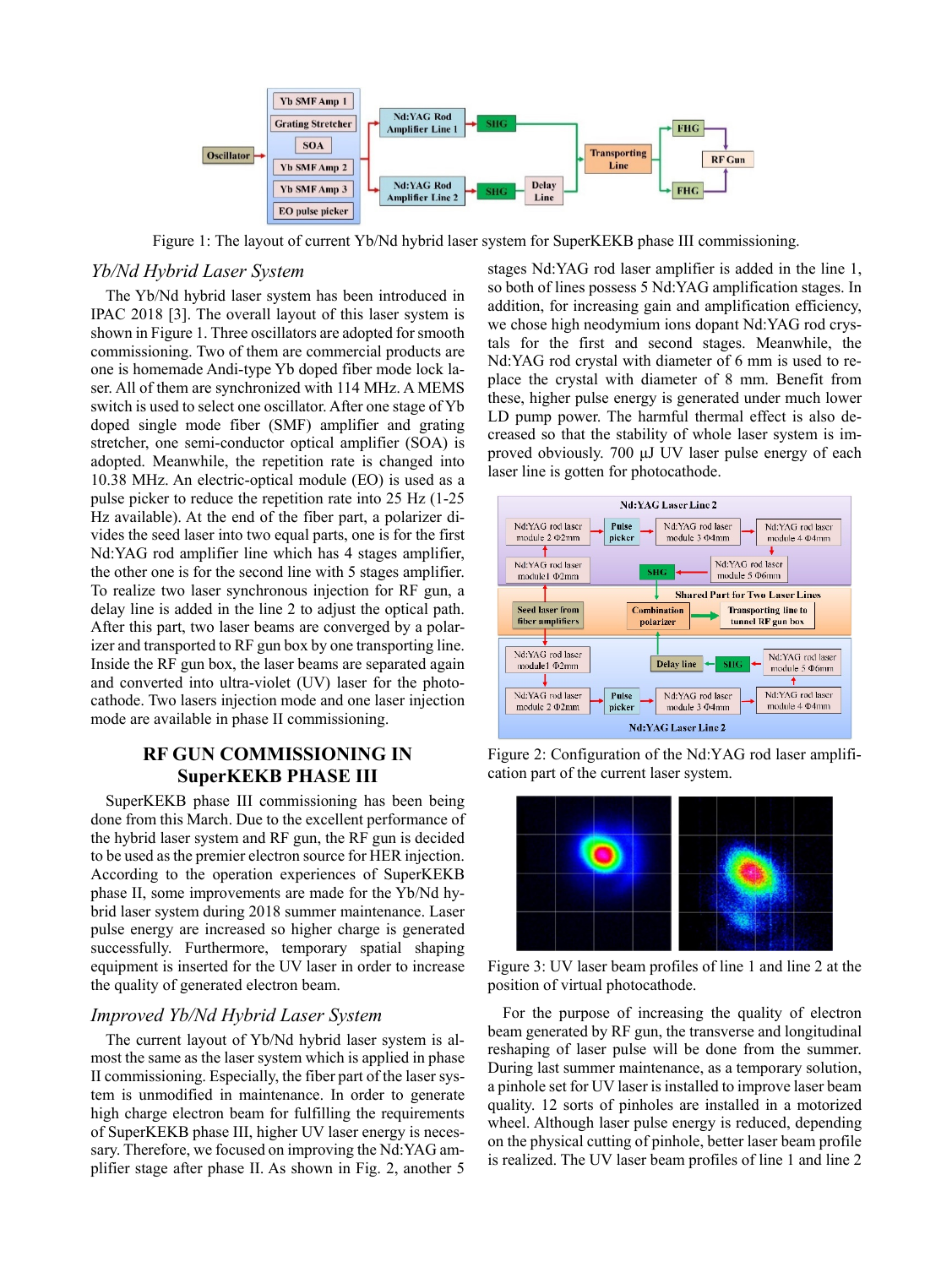at the position of virtual photocathode are shown in Fig. 3. At the same time, comparable stable laser pulse energy for photocathode is done by the pinholes so that more stable electron charge is generated.

As so to realize smooth commissioning, more monitors and laser energy meters are installed in the laser system for monitoring the laser status. Any problem can be found out as soon as possible and recovered. Moreover, the laser hut temperature is affected by the Klystron gallery temperature, more stable mirror mounts are used to improve the stability of laser system. In addition, water cooling for optics table will also be used from this year.

#### *RF Gun Commissioning Progress in Phase III*

By use of the improved hybrid laser system, 5.3 nC electron charge by RF gun is generated successfully. This the highest record until now at linac. For phase III commissioning of this year, instead of high charge, better emittance electron beam is necessary. Therefore, 1.2 nC electron charge is generated after using the pinholes and 1.0 nC electron charge is transmitted to the BT line, as shown in Fig. 4. The emittance of electron beam is measured at linac sector 5 by wire scan method, the result is shown in Fig. 5. We can see the horizontal and vertical emittance are 55 μm and 67 μm respectively. This electron beam is used for phase III commissioning of this year.



Figure 4: Electron orbit in phase III commissioning HER injection.



Figure 5: Emittance of electron beam at linac sector 5.

### **IMROVEMENTS AFTER THIS COMMIS-SIONING**

Depending on current laser system, we demonstrate it has the ability to generate high charge for the final requirement of SuperKEKB, as listed in Table 1. We will focus on generating high charge electron beam with high quality after this commissioning. For the purpose to generate low emittance and low energy spread, it is necessary to make reshaping for laser pulse from gaussian to rectangular shape [2].

In order to realize a transverse rectangular shape, pulse stacking method will be introduced. By utilizing the birefringent effect of crystal, a laser pulse with temporal rectangular shape can be generated after pulse stacking of a few shorter laser pulses. Sharp edges of the reshaped laser pulse are very helpful in reducing the emittance of electron beam. Meanwhile, phase mask component is also under investigating for longitudinal reshaping of UV laser. We will set the phase masks before the RF gun to get spatial rectangular distribution laser pulse for the photocathode. This will also play an important role in reducing the emittance and energy spread.

Furthermore, another Yb:YAG laser system is also under discussion. Unlike Nd:YAG laser crystal, the Yb:YAG laser crystal has broader spectral bandwidth so narrower laser pulse can be gotten. By use of narrower laser pulse and pulse stacking method, it is possible to realize much flatter top and sharper edges of transverse laser pulse. In addition, higher quantum efficiency is helpful in reducing thermal effect and increasing stability of laser system and electron beam.

#### **CONCLUSION**

Yb/Nd hybrid laser system is built and adopted in SuperKEKB phase II commissioning. Qualified electron beam is generated by RF gun and injected in HER successfully. It demonstrated this laser system is suitable for longterm and stable commissioning. After improvement in 2018, more stable and powerful Yb/Nd hybrid laser system is achieved for early stage of phase III commissioning. 5.3 nC electron charge is generated successfully. Stable electron beam with low emittance and energy spread has been being used for injection now. Smooth, continuous and stable commissioning is realized by the current laser system and RF gun. The priority is to promote high charge electron beam with higher quality in the following days for the latter stages of SupreKEKB phase III.

### **REFERENCES**

- [1] K. Furukawa *et al.*, "Progress of SuperKEKB Injector Linac Upgrade", presented at the 10th Int. Particle Accelerator Conf. (IPAC'19), Melbourne, Australia, May 2019, paper MOPTS053, this conference.
- [2] M. Yoshida *et al.*, "Longitudinal Manipulation to Obtain and Keep the Low Emittance and High Charge Electron Beam for SuperKEKB Injector", in *Proc. 4th Int. Particle Accelerator*